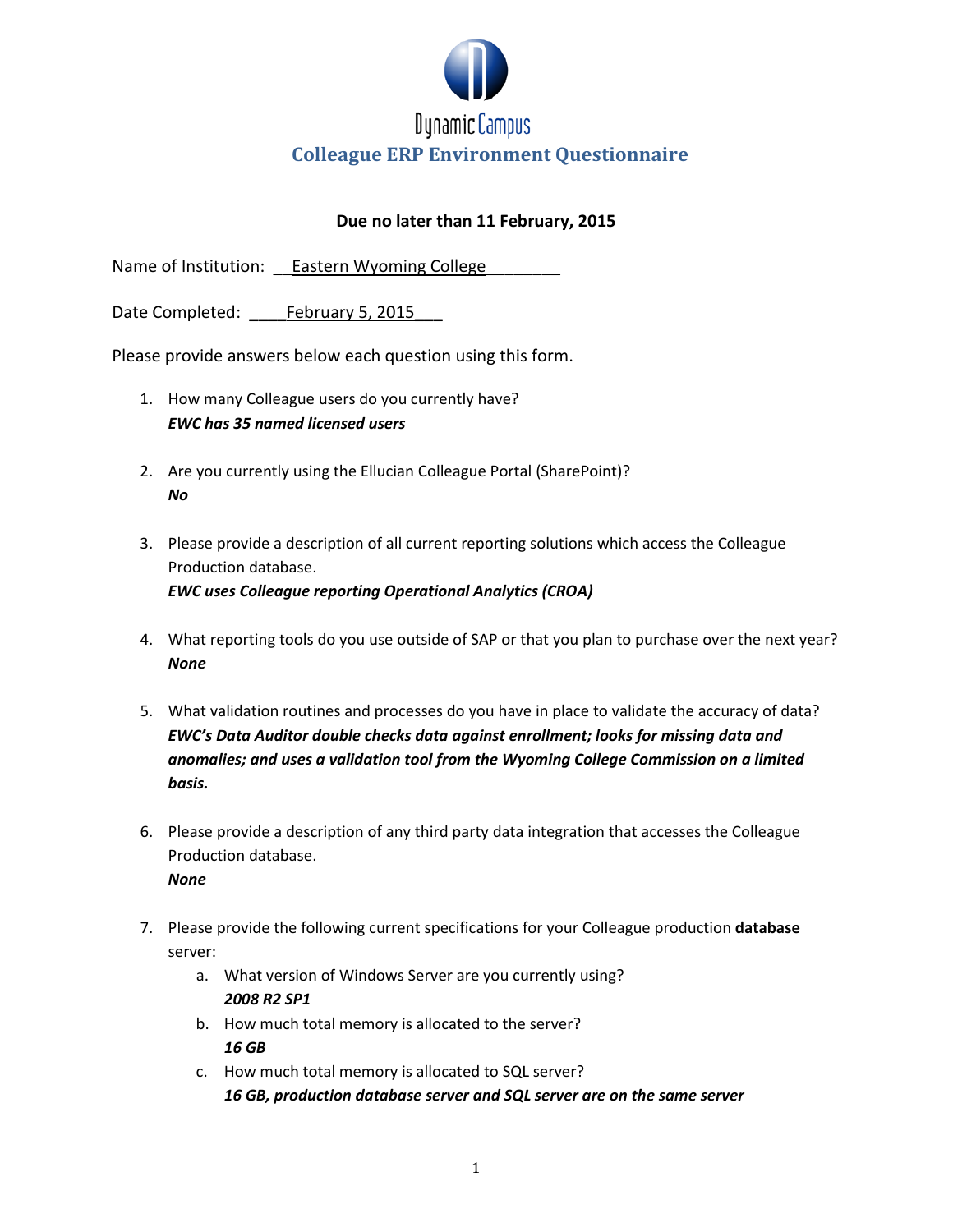

# **Dynamic Campus**

## **Colleague ERP Environment Questionnaire**

- d. How many processors are allocated to the server and what is there speed? *2 servers, speed – 2.67 GHz*
- e. How much memory is currently allocated to the Colleague database listener? *16 GB*
- f. Do you house any other databases on the Colleague Production database server and if so, what are they and what is there size?

### *No other databases are on the production server, just Colleague*

- g. What is the size of your Colleague Production database? *85 GB*
- h. Do you currently use a SAN for your Production Colleague system? If so, please provide the model and technical specifications of the SAN to include total and available disk space?

## *Yes, Model – EMC VNXe 3300, total disk size – 1.48 TB, disk space available – 800 GB*

- i. Is this a virtual or physical server? *Virtual*
- j. What is the current version of Java installed on the server? *Java 8.31*
- 8. Please provide the following current specifications for your Colleague production **application** server:
	- a. What version of Windows Server are you currently using? *2008 R2 SP1*
	- b. How much total memory is allocated to the server? *8 GB*
	- c. How many processors are allocated to the server and what is there speed? *2 processors, speed – 2.67 GHz*
	- d. Do you have more than one application listener? If so, how many? *Yes, 3 application listeners*
	- e. How much memory is currently allocated to the Colleague application listener(s)? *8 GB*
	- f. Are any other applications other than Colleague and SQL hosted on the production application server? If so, what are they?

#### *No*

- g. Is this a virtual or physical server? *Virtual*
- h. What is the current version of Java installed on the server? *Java 8.31*